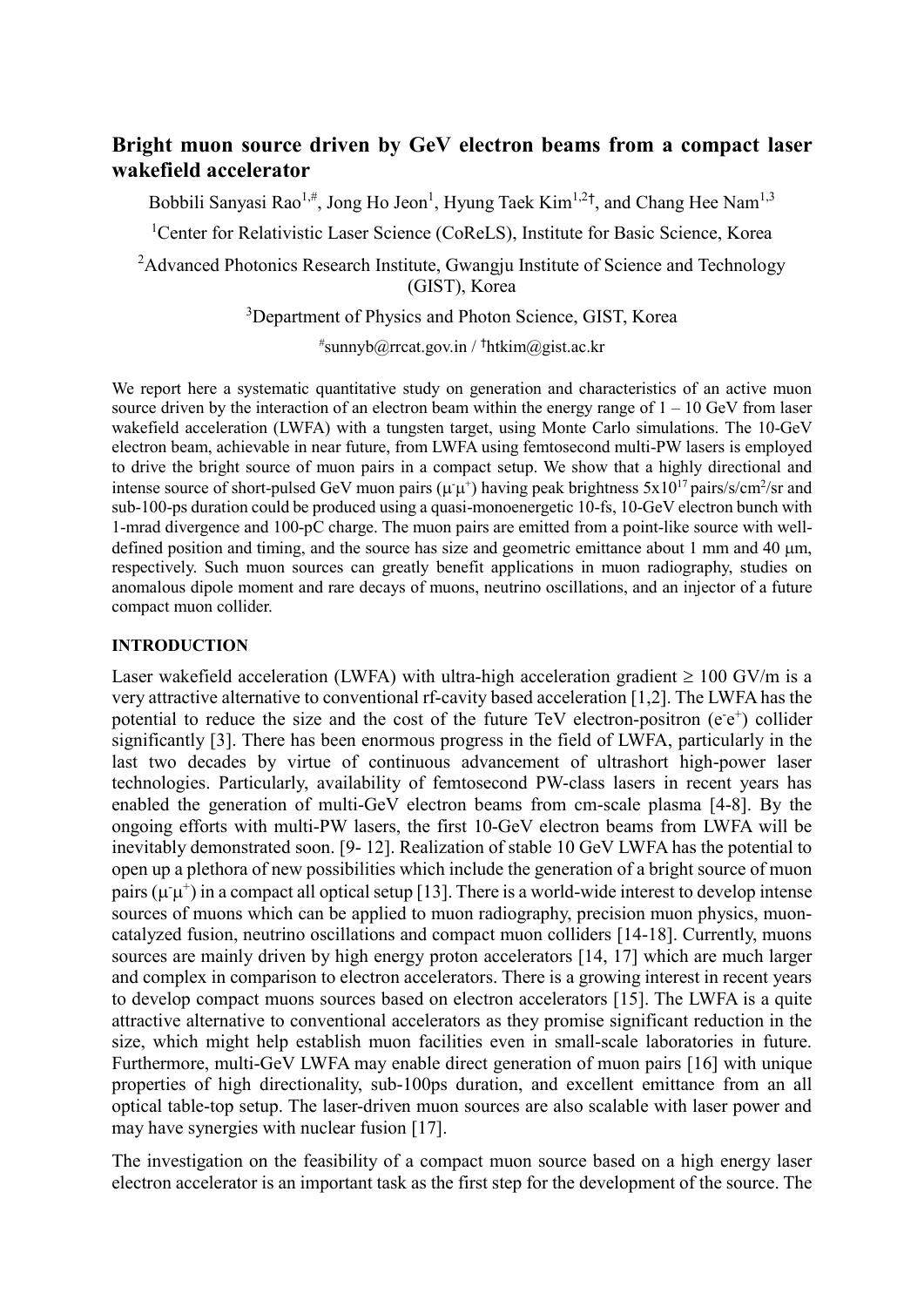possibility of muon pair-production driven by GeV electron beams from LWFA has been first considered by A. I. Titov et al. [13]. Adetailed quantitative analysis of the muon pair production and the source characteristics under realistic interaction conditions, however, has not been done yet. Here, we employ particle tracking simulations based on a Monte Carlo method using G4beamline [19, 20] and Geant4 toolkits [21,22] that consider all the important physical processes relevant to the incident electron beam energy and produce detailed practical results from the interaction. Using the simulations, we present here a systematic quantitative study of an active source of muon pairs driven by the interaction of a quasi-monoenergetic electron beam with a tungsten target, in the incident electron energy range from 1 to 10 GeV with typical beam parameters of LWFA. We showed that the yield of muon pairs increases almost linearly with electron energy in the energy range from 1 to 10 GeV. We also present the characteristics of the muon pairs generated for different electron beam energies, demonstrating the feasibility to produce a bright, very short pulsed source of GeV muon pairs with peak brightness of about  $5x10^{17}$  pairs/s.cm<sup>2</sup>.sr and duration 80 ps using a 10fs, 10 GeV electron bunch with a beam charge of 100 pC interacting with a 10 mm thick tungsten target. The muon source is well localized within ≲1 mm, well synchronized with respect to the drive laser, and exhibits low emittance  $\approx 40$  um. The quantitative estimates and analysis from our study will be helpful to design experiments for producing an intense source of muons, to develop appropriate detection methods, and also to employ the source for applications.

### **SETUP FOR MUON PAIR PRODUCTION AND SIMULATIONS**



Fig. 1 Schematics for producing highly directional GeV muon pairs using a laser wakefield accelerator

We investigated the muon pair creation based on a realistic physical scenario with current or upcoming laser electron accelerators. A schematic setup for production of muon pairs ( $\mu \mu^{+}$ ) driven by GeV-LWFA is shown in Fig.1. A PW-class fs laser pulse drives wakefield acceleration of electrons from a several-cm scale gas cell medium or pre-formed plasma waveguide and generates a GeV electron beam. The electron beam interaction with a high-Z target produces muon pairs in the forward direction. The pair production takes place in two-step process: firstly the electrons (e) interact with the target nuclei (N) and produce a broad spectrum of photons ( $\gamma$ ) with energy ( $E_{\gamma}$ ) extending up to the incident electron energy by bremsstrahlung process, and secondly the interaction of photons with the target nuclei produces muon pairs, as represented below, when the photon energy,  $E_{\gamma} > 2m_{\mu}c^2 \approx 211$  MeV (where  $m_{\mu}$ is the rest mass energy of muon).

$$
e^- + N \rightarrow e^{-*} + N + \gamma
$$
  
\n
$$
\gamma + N \rightarrow N + \mu^- \mu^+ \qquad \}
$$
 (1)

The second process is the principal mechanism responsible for the muon pair production here, which is analogous to the well-known Bethe-Heitler process of electron-positron pair production [23].

We performed Monte Carlo simulations using G4beamline (version 3.02.1) and Geant4 physics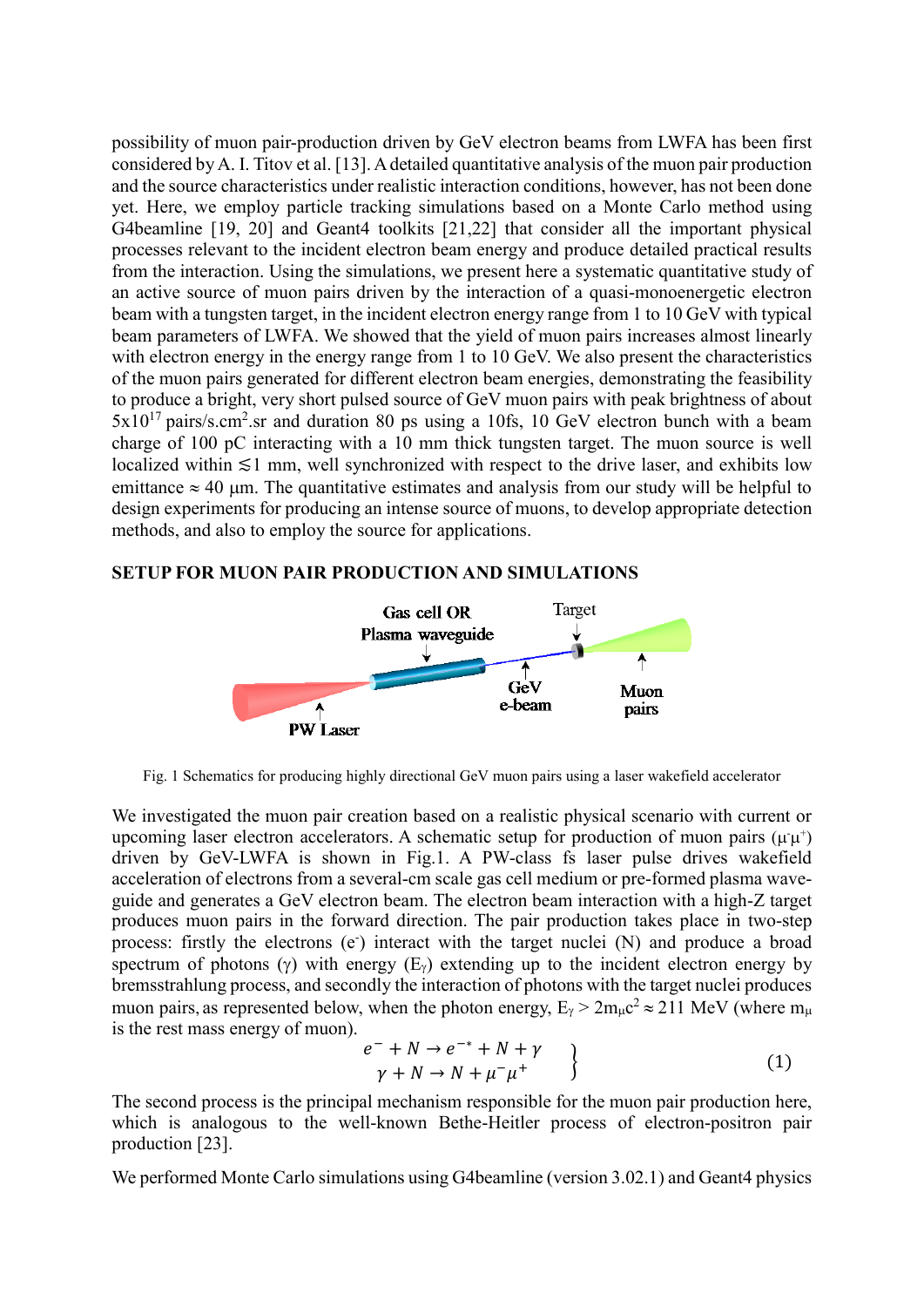toolkits to quantitatively analyze the generation and characterization of the muon source driven by a GeV electron beam interacting with a solid target. The physics list QGSP\_BERT [24, 25] has been used and the gamma to muon pair conversion (in the presence of nuclei) was activated for the simulations. Since the threshold for muon pair production is 211 MeV, it is necessary to have an electron beam with several times the threshold energy with a reasonably achievable charge ( $\sim$ 100 pC) to be able to generate a significant flux of high energy bremsstrahlung photons which will further produce a sizeable number of muon pairs. We consider here an electron beam with peak energy in the range from 1 to 10 GeV for simulating muon pair production and to study their characteristics. We define electron beam at the exit of LWFA (esource) with the Gaussian distribution having root-mean-square (rms) values of transverse size 10 m, bunch length 10 fs, divergence 1 mrad, and relative energy spread 5%. These features may be considered typical to quasi-monoenergetic electron beams from LWFA. Tungsten (W), due to its high atomic number, Z, is chosen as a target for muon pair production, which enables efficient production of bremsstrahlung photon for high yield of muon pairs consequently [23]. The geometry of the target is considered to be disc-shaped with diameter 2.5 cm and variable thickness from 0.1 to 1.8 cm (radiation length,  $X_0$  of tungsten is  $\approx 3.3$  mm). The target was placed in the electron beam path, as shown in the Fig. 1, at a distance of 50cm from the esource. To identify and measure different parameters of the various particles and photons generated from the interaction we used flat surfaced virtual detectors at 3 locations, viz. (1) at 0.4 m from the e-source before the beam strikes the Tungsten target, (2) at 0.51 m from the source, immediately after the target (5 mm from the target exit surface), and (3) at 1.5 m from the e - -source or 1m from the Tungsten target. We analyzed the characteristics of the muon beam from the target as well as incident electron beam before and after the interaction with the Tungsten target as described in following sections.



**YIELD OF MUON PAIRS**

Fig. 2 Dependence of the yield of muon pairs (a) on target thickness for the incident electron beam of 10 GeV energy and (b) on the incident electron beam energy for 1cm thick tungsten target. The muon yield shown here is for the incident electron beam charge of 100 pC.

The muon pair production was simulated for a 10 GeV electron beam interacting with W-target of different thicknesses. The yield of muon pairs for the incident electron beam charge of 100 pC obtained as a function of the target thickness is shown in Fig. 2(a). The yield increases from close to 100 pairs for 1mm to about 3800 pairs for 10 mm ( $\approx 3X_0$ ). Further increase in the thickness shows saturation at 4000 pairs as indicated by a dashed line in blue. The yield from 1mm to 10mm thickness fits well to linear scaling, as shown in the red line of Fig. 2, with a growth rate  $\sim$  410 pairs/mm. By the definition of radiation length, it is expected that the electron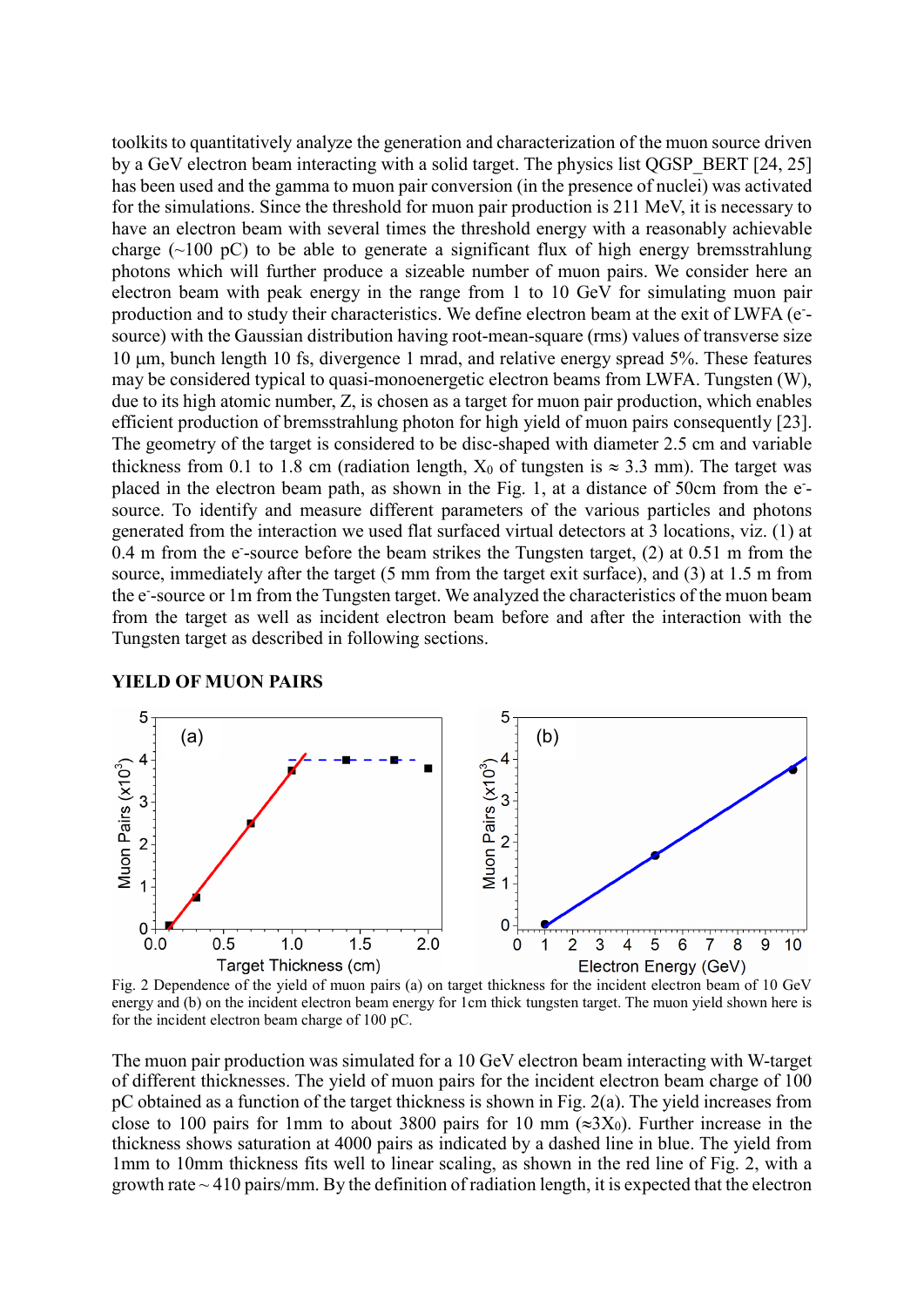beam loses almost all of its initial energy within the target thickness of  $3X_0$ , which could cause the saturation. This suggests that the thickness beyond the saturation length cannot increase the yield, while it can lead to increase the size and degrade the source quality due to straggling effects. It can be noted from the Fig.  $2(a)$  that increasing the thickness well beyond  $3X_0$  can also reduce the total yield due to absorption of low energy muon pairs in the target. Particularly at a low energy of the incident electron beam both straggling and absorption could seriously degrade the muon source. Therefore, the target thickness could be optimized at about 3 times of the radiation length to generate a maximum number of muon pairs without sacrificing the beam quality.

By fixing the W-target thickness to its optimum value near 1cm ( $\approx 3X_0$ ), we simulated the muon pair production for the incident electron beam with different peak energy in the range from 1 to 10 GeV. Figure 2(b) shows the yield of muon pairs as a function of the incident electron energy. The yield was about 40 pairs at 1 GeV and increased linearly with respect to the energy at a growth rate of  $\sim$  425 pairs/1GeV as shown in the Fig. 2(b). The linear dependence on electron energy suggests that the desired yield of muon pairs could be achieved either by increasing the electron beam energy at a constant charge or by increasing the beam charge at a constant beam energy. However, the generated muon pairs have smaller emission angle and higher kinetic energy for higher incident electron beam energy, compared to those produced using low energy electron beam, as elucidated in the next section.

### **CHARACTERISTICS OF THE MUON SOURCE**

The knowledge on the emission characteristics of a photon or particle source is necessary for its utility in any application. Figures 3(a) and (b) show the angular distribution of all the muon pairs ( $\mu \mu^{+}$ ) produced when an electron beam with different energies (2.5, 5, and 10 GeV) and constant charge strikes 1 cm thick target. It is quite clear that the angular distribution becomes narrower along the forward direction with the increase of incident electron energy. The angular distribution fits quite well to a Lorentzian-peaked distribution. Figures 3(c) and (d) show angleintegrated energy spectra of all the muon pairs produced from the target. The spectra have peaked distribution with a gently falling long tail extending close to the incident electron beam energy. The peaks are centered near  $0.5$  GeV for the incident electron beam energies 2.5, 5, and 10 GeV. The muon spectrum for 10 GeV electron beam contains a significant fraction of energy in excess of 2 GeV, while the bulk of the muons pairs are concentrated within 2 GeV energy for the 3 incident beam energies. This result shows that we can obtain highly energetic and angularly confined muon beam from the interaction between a multi-GeV electron beam and a high Z material.



Fig. 3 Angular distribution of (a)  $\mu$  and (b)  $\mu$ <sup>+</sup> and energy distribution of (c)  $\mu$  and (d)  $\mu$ <sup>+</sup> produced from muon pair production in 1cm thick tungsten target when an electron beam with different peak energies (2.5, 5, and 10 GeV) and constant charge of  $1\times10^8$  e interacts with the target. For better clarity, the base-lines of the angular distribution of the muons are shifted by  $5^0$  for 5 GeV and  $10^0$  for 10 GeV w.r.t. the x-axis.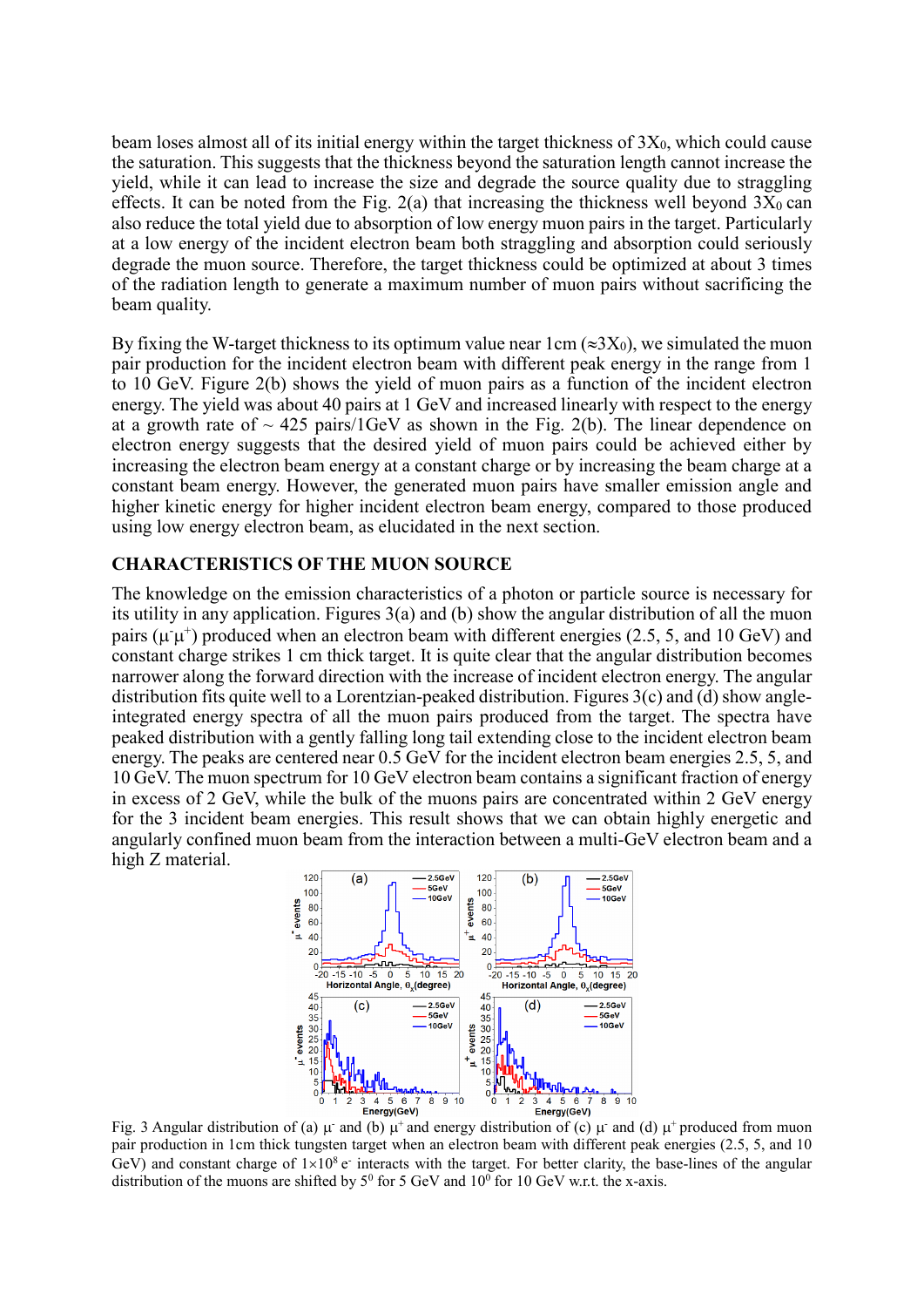The muon pairs produced from the Bethe-Heitler process exhibit characteristic angular spread [23] of the order of  $1/\gamma_{\mu}$ , where  $\gamma_{\mu} = E_{\mu}/m_{\mu}c^2$  is the relativistic gamma factor corresponding to the maximum energy of the muons,  $E_{\mu} \approx E_e$  (peak energy of the incident electron beam). The full width at half maximum (FWHM) angular spread of the muon pairs is obtained from a Lorentzian fit to the angular distribution and its variation with electron energy is shown in Fig. 4. In Fig. 4, we also show curves representing  $4/\gamma_{\mu}$  (solid line) and  $6/\gamma_{\mu}$  (dashed line) values for different incident electron energy. The angular spread fits quite well with the  $6/\gamma_{\mu}$  curve for high electron energy (≳5 GeV) and deviates considerably from this for low electron energy. In particular, the muon pairs generated with 2.5GeV electron beam showed angular spread close to  $4/\gamma_{\mu}$ . This suggests that while a simple linear dependence of angular spread on  $1/\gamma_{\mu}$  works well for electron energy greater than  $>5 GeV$ , where the muon pair production becomes practically more interesting, such a simple scaling might not work for the electron energy much lower than 5GeV due to considerable deviation in the dynamics of muon pair production and strong straggling effect.



Fig. 4 Angular spread of the muon pairs produced from 1 cm thick W-target for different incident electron beam energies.

We investigated the energy-dependent angular distribution of the muon pairs for the 3 incident energies of the electron beam. As shown in Fig. 5, it is very clear that high energy muons are emitted within a narrow angle while low energy muons are emitted over a broader range of angles. The muons emitted along the incident electron beam axis have a broad spectrum of muons ranging from about 0 to maximum value close to the incident electron energy. However, the muons emitted off-axis have a narrower range and reduced maximum energy. This fact could be exploited to design systems for detection of the muons pairs and also for filtering the muon pairs either using magnetic optics or employing apertures according to intended applications.



Fig. 5 Energy-dependent angular distribution of muon pairs ( $\mu\mu$ <sup>+</sup>) produced when an electron beam with energy (a) 2.5 GeV, (b) 5 GeV, and (c) 10 GeV and charge of  $1 \times 10^8$  e interacts with a 1 cm thick W-target.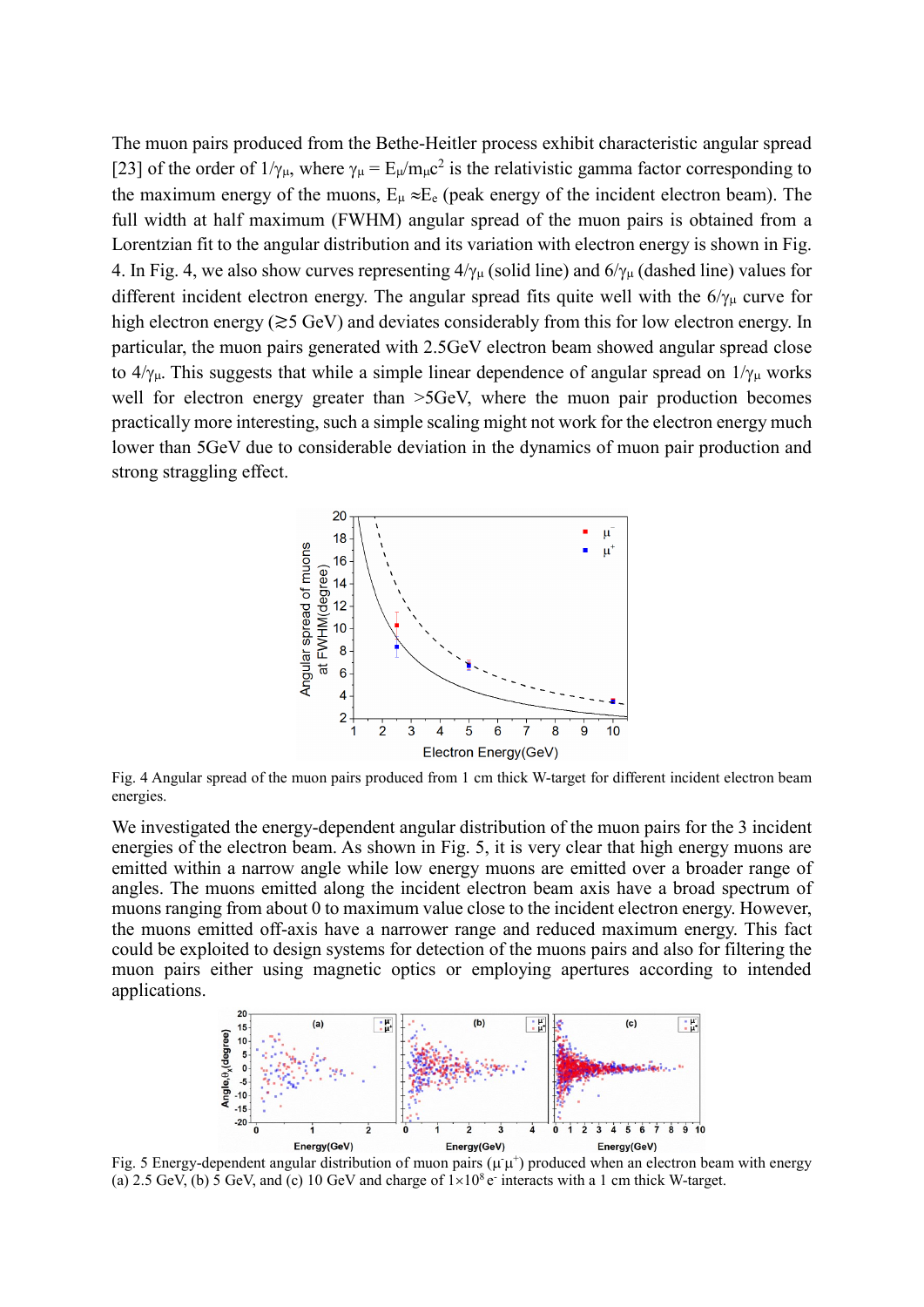Since the high energy electron beam tends to produce not only high yield of muon pairs but also a high degree of directionality, a further analysis of the temporal and phase space distribution of the muons is performed for the case of 10 GeV incident electron beam. Figure 6(a) shows the temporal distribution of the muon pairs measured at 1.5 m from the source. The number of muon pairs sharply rises at 5 ns, the transit time for the relativistic particles to reach the detector from the source, and followed by relatively slow fall. As shown by the black dashed line in Fig.  $6(a)$ , the decay could be approximated by an exponential fit with  $1/e$  falling time,  $\Delta t = 26$  ps, and most of generated muon pairs (> 90%) are concentrated within 80 ps ( $\approx 3\Delta t$ ). Figure 6(b) shows the phase space distribution of the muon pairs measured at 5 mm from the exit surface of the target. From the phase space coordinates of all the particles produced we estimate the rms source size of 1mm and the geometrical emittance  $\sim$  40  $\mu$ m. The source with such low emittance may be well suited for high-resolution muon radiography. Considering the maximum yield of 4000 muon pairs from a 1mm source within 80 ps and  $3.6^{\circ}$  emission angle the peak brightness of the source is estimated to be about  $5x10^{17}$  pairs/s.cm<sup>2</sup>.sr when a 10 GeV electron beam interacts with 1cm thick tungsten. It may be noted that the muon beam emittance could be lower and the brightness could be higher in the actual case with 10 GeV electron beam from LWFA than those presented here, as it may have lower divergence than considered here.



Fig. 6 Temporal (a) and phase-space (b) distribution of muon-pairs generated when an electron beam with energy 10 GeV and charge  $1\times10^{7}$ e incident on 1 cm thick W-target. The temporal distribution was measured at 1.5 m from the exit of LWFA (source of the electron beam). The phase space coordinates were measured near the exit surface of the W target.

#### **DISCUSSION**

The possibility of producing leptons, hadrons, and neutrinos driven by energetic electrons /ions from ultra-intense laser plasma interactions has been suggested earlier [26, 27]. Particularly, the possibility of muon pair production using the electron beams driven by LWFA has been first reported with a qualitative analysis of the muon source and an order of magnitude estimates of muon yield [13]. However, these estimates consider that the bremsstrahlung photons contribute entirely to the production of muon pairs, and ignore the electron-positron pair creations which are by far the dominant channel of photon loss mechanism in the interaction, apart from other processes such as the production of protons, neutrons, and pions. Such an assumption might lead to overestimation of a total number of muon pairs compared to the realistic scenario as observed in our simulations. For comparison, the predicted muon yield in Ref. [13] is about 5 times higher than that observed from our simulations. Here, the simulations have been conducted by taking into consideration of all the major channels of bremsstrahlung photon depletion along with absorption and straggling of muons which can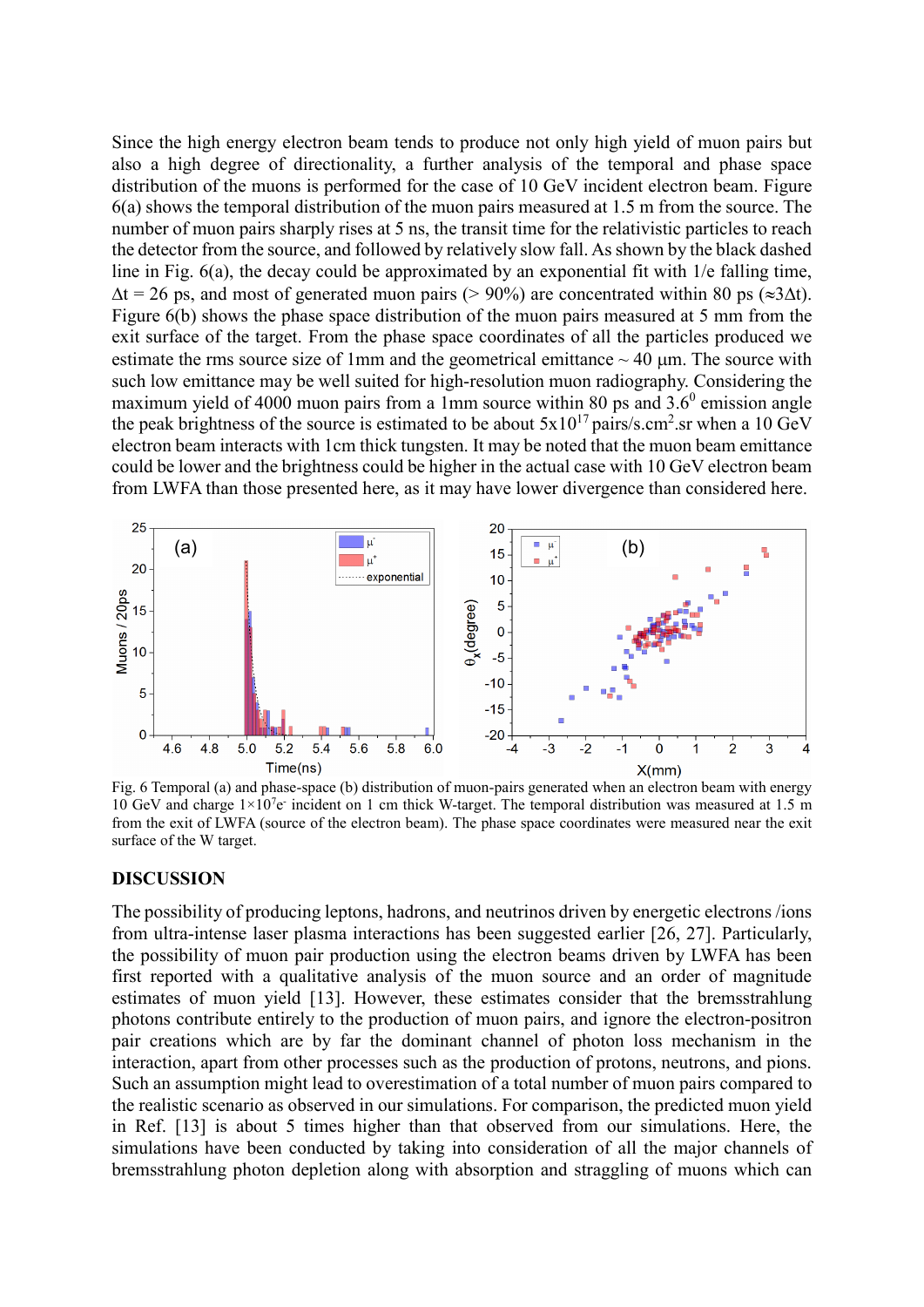also affect the yield and the quality of the source, particularly at incident electron energy close to 1 GeV. There has been some interest to explore the possibility of developing a compact muon source using electron-photon collisions using LWFA [28]. However, such collisions produce a significantly lesser yield of muons for a given driving laser energy compared to electron-target collisions and they require also inherently complex implementation owing to stringent requirements of spatial and temporal overlaps of electron-photon beams. Our scheme, the bombardment of a high energy electron beam on a high Z material, can be a simple and robust method to obtain a bright muon source for various applications.



Fig. 7 Angular (a) and energy (b) distribution of the electrons and positrons in the forward direction when a  $10\pm0.5$ GeV (1.6 pC) electron beam with 1mrad divergence incident on 1cm thick tungsten target.



Fig. 8 Energy-dependent angular spread of photons emitted in the forward direction when an electron beam with energy of  $10\pm0.5$  GeV, charge of 1.6 pC, and 1mrad divergence is incident on 1cm thick tungsten target.

The simulation results presented here consider real photons produced by the bremsstrahlung process. Actually, virtual photons associated with the incident electron beam can also produce particle pairs much like real photons. The yield from this process is, however, negligible compared to that by the real photons when target thickness  $\gg X_0/25$  ( $X_0$  is the radiation length of the target) [13, 23], which is the case of our study. In addition, the yield of muon pairs at electron energy close to the threshold energy is negligible because the cross-section is small and produced pairs cannot travel through the target. Further, the small energy of the produced muon pairs for incident electron energy close to threshold makes the saturation of the yield earlier than  $3 X_0$ . Although the incident electron beam with energy in excess of 1 GeV can produce a sizeable number of muon pairs, the source produced with electrons with energy near and above 10 GeV is practically more interesting due to the high degree of collimation of the muon beam. Therefore, a 10-GeV electron beam from LWFA can be a good candidate as a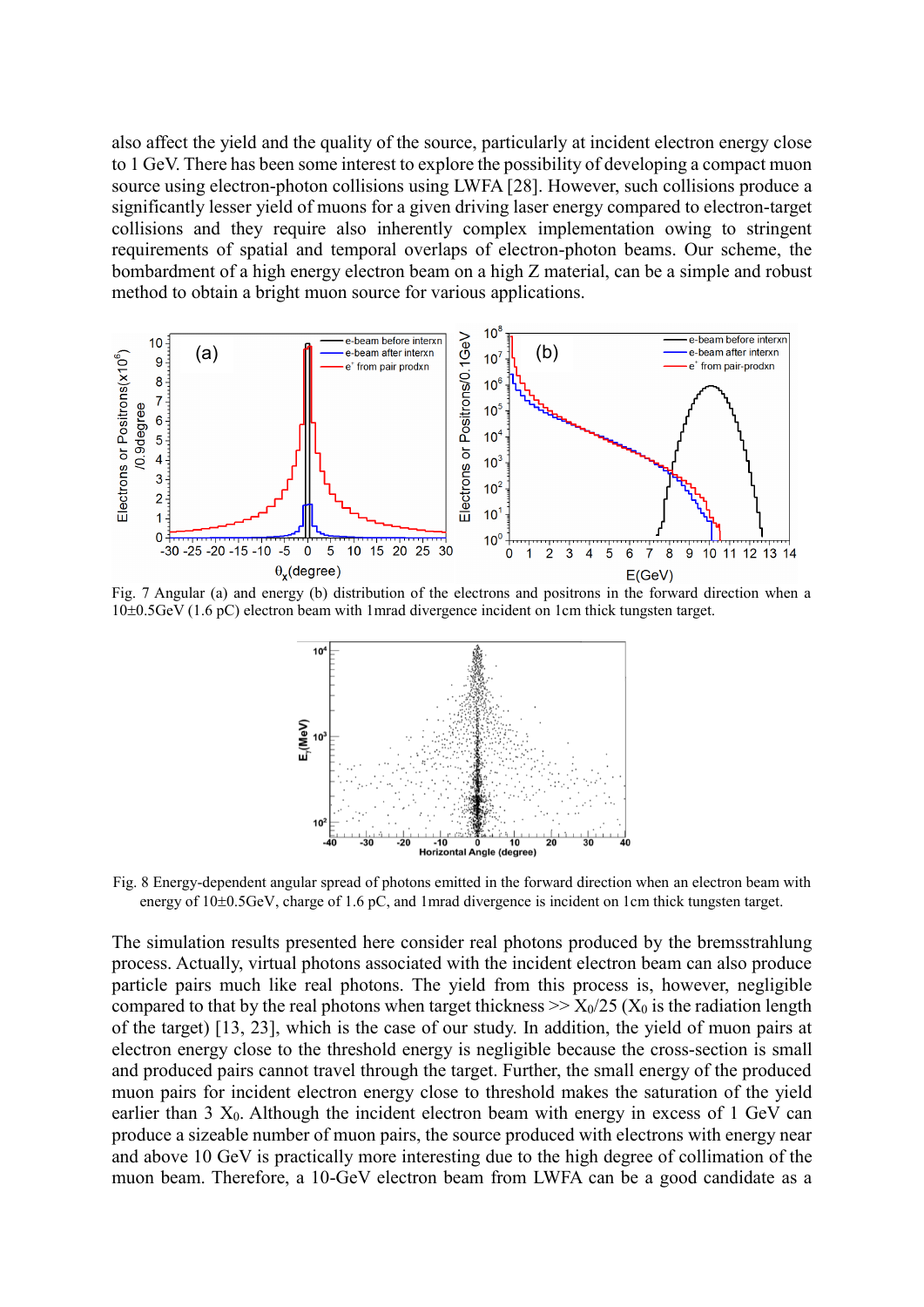driver for a high-quality source of both negative and positive muons.

When a high energy electron beam interacts with a high-Z target, the tertiary particles like muon pairs are generated in the background of a significant number of photons and particles. The most dominant background in the direction of muon emission arises due to electrons, positrons, and bremsstrahlung photons from the target. We have shown in Fig. 7 the angular and energy distributions of electron-positron pairs produced from the interaction of an incident electron beam with a 1cm thick tungsten target. The electrons from the pair production exhibited similar properties to positrons. Figure 8 shows the angular-dependent energy distribution of the bremsstrahlung photons emitted from the interaction. The number and energy of the incident electron beam are attenuated significantly in the interaction with 1 cm thick target while producing a significant flux of electron-positron pairs and photons with energy of a few 100 MeV in a narrow-angle. One way to detect the muons is the selection of an appropriate combination of low-Z and high-Z materials ( $\gtrsim 3$  X<sub>0</sub> thickness) to effectively diminish the background of electrons, positrons, photons, and neutrons (other particles with relatively small population, like  $p, \pi^{\pm,0}$ , can also be easily taken care by such shielding), but allows the muon pairs for detection using a combination of plastic scintillator and high sensitivity intensified CCD camera with gating [16]. Another method could be to disperse the electrons and positrons from the incident axis by a magnetic field. This may significantly reduce the bremsstrahlung photons in the beam path when they interact with the low-Z/high-Z combination materials for filtering, and allow the muon pair with minimum deflection (due to the much higher relative mass of muon pairs compared to  $e^-(e^+)$  to reach the detector. Consequently, we should carefully design the muon detection system such that it should minimize the effects of background emissions from energetic electrons and photons.

### **SUMMARY**

We have carried out a detailed study of the muon pair production using Monte Carlo simulations for quantitative analysis and understanding of various secondary, tertiary particles and high energy photons from the interaction of a GeV electron beam with a solid tungsten target. Particular emphasis was laid on the optimization of muon/anti-muon pair creations and their characterization. We note that a bright source of short-pulsed muon beam with 100s of MeV up to GeV energy could be produced using multi-GeV electron beams. The multi-GeV to 10 GeV electron beams produced with multi-PW lasers in future can be applied to drive intense beam of muon pairs. The simulations also revealed that a significant background of high energy photons and electron-positron pairs, in addition to exotic particles like pions, can be produced from the interaction. The present study will be greatly beneficial for designing experiments for the optimal generation and unambiguous detection of muon pairs driven by electron beams with energy of multi-GeV to near 10 GeV in near future.

## **Acknowledgment**

This work was supported by the Institute for Basic Science (IBS-R012-D1) and the Research on Advanced Optical Science and Technology grant funded by GIST.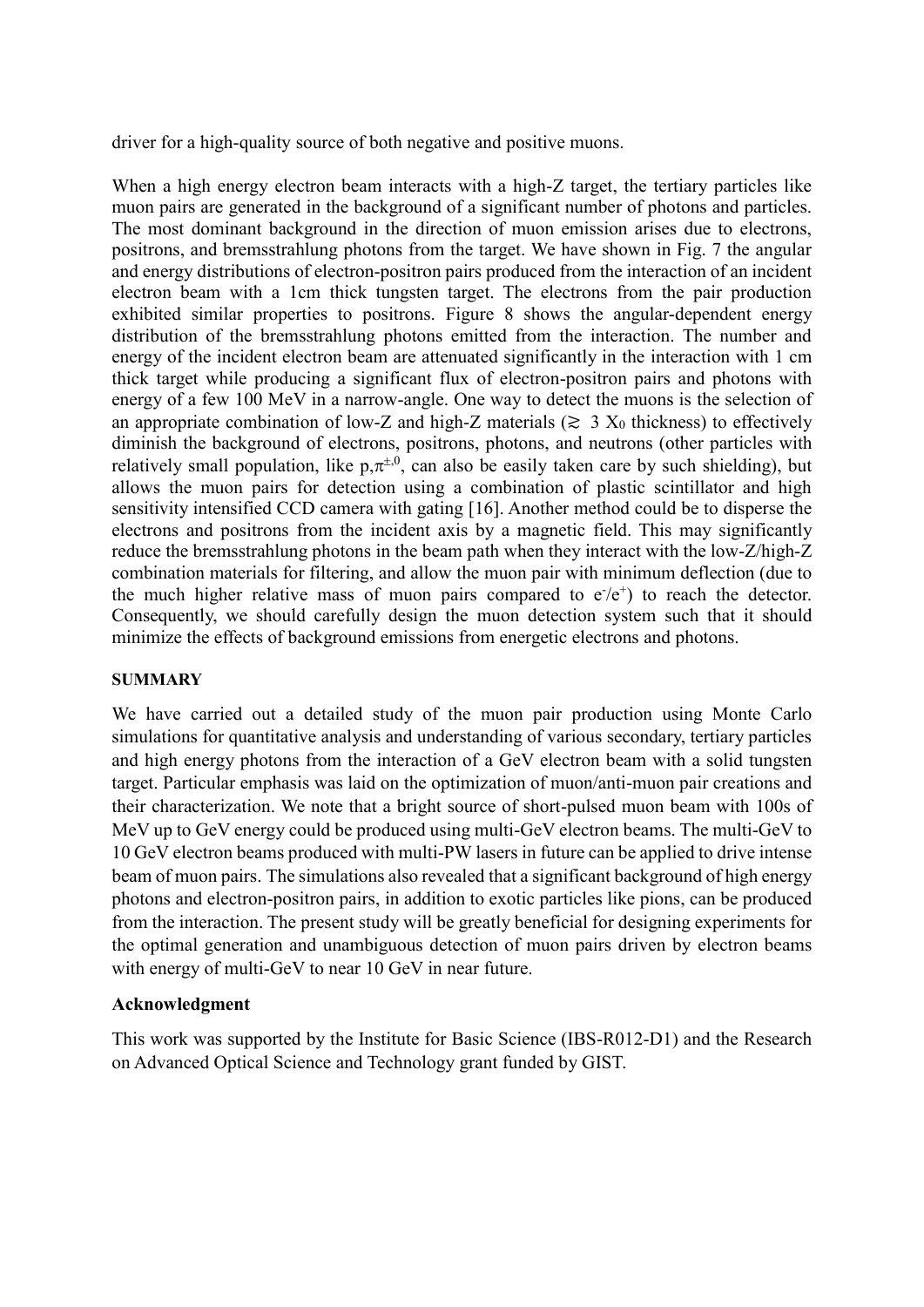### **REFERENCES**

[1] E. Esarey, C. B. Schroeder, W. P. Leemans, "Physics of laser-driven plasma based electron accelerators," Rev. Mod. Phys. **81**, 1229 (2009).

[2] C. Joshi, "Laser-Driven Plasma Accelerators Operating in the Self-Guided, Blowout Regime," IEEE Trans. Plasma Sci. **49**, 3134 (2017).

[3] C. B. Schroeder, E. Esarey, C. G. R. Geddes, C. Benedetti, and W. P. Leemans, "Physics considerations for laser-plasma linear colliders," Phys. Rev. Special Topics **13**, 101301 (2010).

[4] W. Lu, M. Tzoufras, C. Joshi, F. S. Tsung, W. B. Mori, J. Vieira, R. A. Fonseca, and L. O. Silva, "Generating multi-GeV electron bunches using single stage laser wakefield acceleration in a 3D nonlinear regime," Phys. Rev. ST Accel. Beams **10**, 061301 (2007).

[5] X.Wang, R. Zgadzaj, N. Fazel, Z. Li, S. A. Yi, X. Zhang, W. Henderson, Y.-Y. Chang, R. Korzekwa, H.-E. Tsai, C.-H. Pai, H. Quevedo, G. Dyer, E. Gaul, M. Martinez, A. C. Bernstein, T. Borger, M. Spinks, M. Donovan, V. Khudik, G. Shvets, T. Ditmire and M. C. Downer, "Quasi-monoenergetic laser-plasma acceleration of electrons to 2 GeV," Nat. Comm. **4**, 1988 (2013).

[6] H. T. Kim, K. H. Pae, H. J. Cha, I. J. Kim, T. J. Yu, J. H. Sung, S. K. Lee, T. M. Jeong, and J. Lee, "Enhancement of Electron Energy to the Multi-GeV Regime by a Dual-Stage Laser-Wakefield Accelerator Pumped by Petawatt Laser Pulses," Phys. Rev. Lett. **111**, 165002 (2013).

[7] W. P. Leemans, A. J. Gonsalves, H.-S. Mao, K. Nakamura, C. Benedetti, C. B. Schroeder, Cs. Tóth, J. Daniels, D. E. Mittelberger, S. S. Bulanov, J.-L. Vay, C. G. R. Geddes, and E. Esarey, "Multi-GeV Electron Beams from Capillary-Discharge-Guided Subpetawatt Laser Pulses in the Self-Trapping Regime," Phys. Rev. Lett. **113**, 245002 (2014).

[8] H. T. Kim, V. B. Pathak, K. H. Pae, A. Lifschitz, F. Sylla, J. H. Shin, C. Hojbota, S. K. Lee, J. H. Sung, H. W. Lee, E. Guillaume, C. Thaury, K. Nakajima, J. Vieira, L. O. Silva, V. Malka, and C. H. Nam, Sci. Rep. **7**, 10203 (2017).

[9] W. P. Leemans, R. Duarte, E. Esarey, S. Fournier, C. G. R. Geddes, D. Lockhart, C. B. Schroeder, Cs. Tóth, J.-L. Vay, and S. Zimmermann, "The BErkeley Lab Laser Accelerator (BELLA): A 10 GeV Laser Plasma Accelerator," AIP Conf. Proc. **1299**, 311 (2010).

[10] J. H. Sung, H. W. Lee, J. Y. Yoo, J. W. Yoon, C. W. Lee, J. M. Yang, Y. J. Son, Y. H. Jang, S. K. Lee, and C. H. Nam, "4.2 PW, 20 fs Ti:sapphire laser at 0.1 Hz," Opt. Lett. **42**, 2058 (2017).

[11] H. T. Kim, V. B. Pathak, K. H. Pae, J. H. Shin, C. Aniculaesei, C. Hojbota, B. S. Rao, S. K. Lee, J. H. Sung, H. W. Lee, K. Nakajima, and C. H. Nam, "Toward 10-GeV laser electron acceleration using 4 PW laser pulses," SPIE.Optics+Optoelectronics: Laser Acceleration of Electrons, Protons, and Ions, 24 - 26 April 2017.

[12] C. Danson, D. Hillier, N. Hopps, and D. Neely, "Petawatt class lasers worldwide," High Power Laser Sci. and Engng. **3**, 1 (2015). *A PW laser is being installed in India at RRCAT.*

[13] A. Titov, B. Kampfer, and H. Takabe, "Dimuon production by laser-wakefield accelerated electrons," Phys. Rev. Special Topics **12**, 111301 (2009).